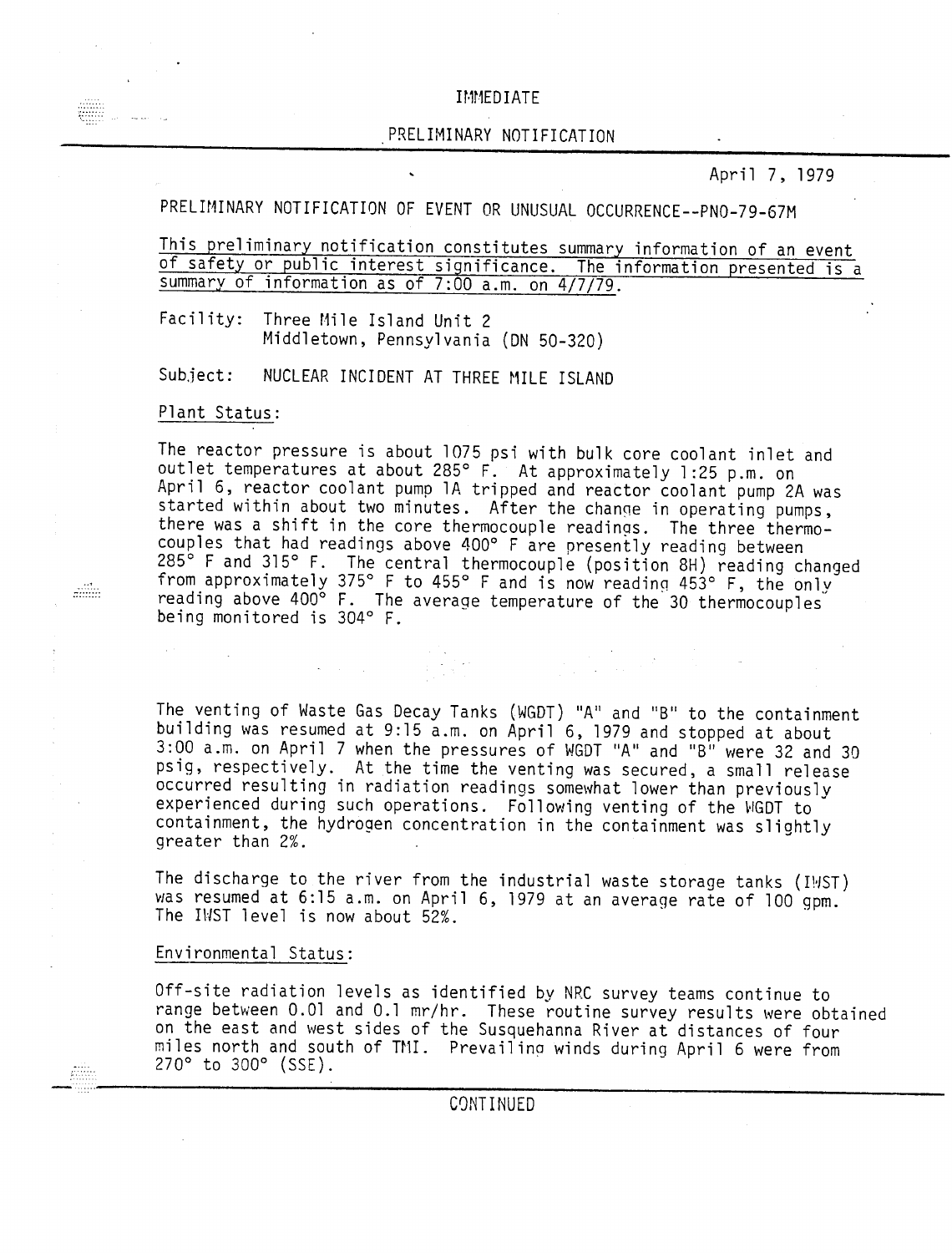riili

ARMS surveys were performed at 0700 and 1810 on April 6, 1979. The surveys identified a plume in the 120°-140° sector during both flights. The maximum radiation level identified during the 0700 survey was 0.3 mr/hr one mile from the site at 900 feet elevation. The 1810 flight identified 0.05 mr/hr three miles from the site at 500 feet elevation.

The State of Pennsylvania reported an iodine 131 level of 12 picocuries per liter (pCi/l) for one milk sample collected on April 5, 1979. Pennsylvania's minimum detectable activity (MDA) for this type of measurement is 10 pCi/1. The State of Maryland reported iodine 131 levels less than MDA (10 pCi/l) for one sample collected on April 4, 1979 and a second collected on April 5, 1979.

Airborne concentrations for 34 EPA samples collected between April 4, 1979 and April 5 were reported as at or less than MDA (1.8 X 10<sup>-13</sup> microcurie per mi 11iliter) .

No new data regarding vegetation and water samples have been reported.

Dose rates in populated areas as measured by NRC thermoluminescent dosimeters (TLDs) showed only minor changes from the previous day. Minor fluctuations are expected at these low dose rates. Ten additional TLD stations at area schools were established on April 5 (making a total of 47 stations). Following are the radiation dose rates for previously reported locations:

Dose Rate (Milliroentgens per Hour)

|                                                                                                                                             | 4/1/79                                                               | 4/2/79                                                               | 4/3/79                                                               | 4/4/79                                                               | 4/5/79                                                               | 4/6/79                                                               |
|---------------------------------------------------------------------------------------------------------------------------------------------|----------------------------------------------------------------------|----------------------------------------------------------------------|----------------------------------------------------------------------|----------------------------------------------------------------------|----------------------------------------------------------------------|----------------------------------------------------------------------|
| Falmouth<br>Middletown<br>Goldsboro<br>Goldsboro<br>- South<br>Lewisberry<br>Pleasant Grove<br>York Haven<br>Conewago Heights<br>Emigsville | 0.15<br>0.04<br>0.13<br>0.04<br>0.05<br>0.04<br>0.07<br>0.04<br>0.05 | 0.01<br>0.01<br>0.05<br>0.02<br>0.02<br>0.02<br>0.02<br>0.02<br>0.02 | 0.20<br>0.02<br>0.07<br>0.05<br>0.04<br>0.06<br>0.10<br>0.07<br>0.07 | 0.04<br>0.01<br>0.07<br>0.02<br>0.03<br>0.01<br>0.05<br>0.02<br>0.02 | 0.02<br>0.01<br>0.05<br>0.03<br>0.02<br>0.01<br>0.01<br>0.01<br>0.02 | 0.02<br>0.01<br>0.03<br>0.02<br>0.02<br>0.02<br>0.02<br>0.02<br>0.02 |
| $\sim$ $\sim$ $\sim$<br>--                                                                                                                  |                                                                      |                                                                      |                                                                      |                                                                      |                                                                      |                                                                      |

Contact: DThompson, IE x28487 NCMoseley, IE x28l60

CONTINUED